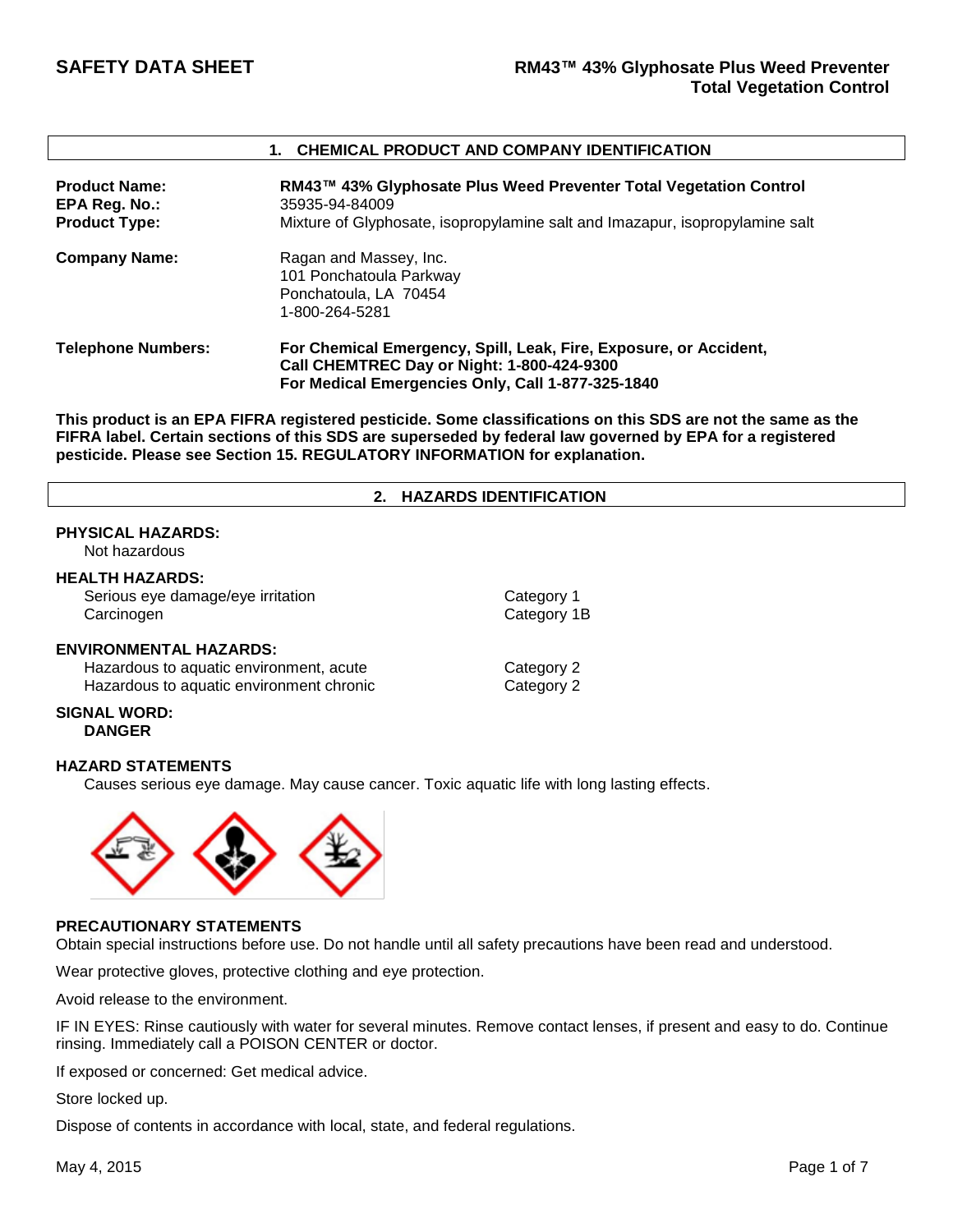### **3. COMPOSITION / INFORMATION ON INGREDIENTS**

### **COMPONENT CAS NO. % BY WEIGHT**

Glyphosate, isopropylamine salt and the self-control of the 38641-94-0 42.3 – 45.0<br>19 and 38641-94-0 42.3 – 45.0 42.3 – 45.0 42.3 – 45.0 42.3 + 45.0 42.3 + 45.0 42.3 + 45.0 42.3 + 45.0 42.3 + 4 Imazapur, isopropylamine salt 81510-83-0 Other Ingredients **Trade Secret** Trade Secret Trade Secret Trade Secret Trade Secret Trade Secret Trade Secret Trade Secret Trade Secret Trade Secret Trade Secret Trade Secret Trade Secret Trade Secret Trade Secret Trade S

**Synonyms**: Glyphosate IPA; N-phosphonomethyl) glycine, in the form of isopropylamine salt. Imazapyr IPA, isopropylamine salt of imazapyr

Ingredients not precisely identified are proprietary or non-hazardous. Values are not product's specifications.

### **4. FIRST AID MEASURES**

**If in Eyes:** Hold eye open and rinse slowly and gently with water for 15 to 20 minutes. Remove contact lenses, if present, after the first 5 minutes, then continue rinsing eye. Get immediate medical attention.

**If Swallowed:** Have person sip a glass of water if able to swallow. Do not induce vomiting unless told to do so by the poison control center or doctor. Do not give anything by mouth to an unconscious person. If symptoms develop, get medical advice.

**If on Skin or Clothing:** Take off contaminated clothing. Wash with soap and water. Get medical attention if irritation develops and persists.

**If Inhaled:** Move person to fresh air. If symptoms develop, get medical advice.

**Most Important Symptoms/Effects, Acute and Delayed:** Causes severe eye irritation and possible damage. May cause respiratory irritation.

**Indication of immediate medical attention and special treatment if needed:** For eye exposure, seek immediate medical attention. For ingestion there is no specific antidote available. Treat symptomatically.

# **5. FIRE FIGHTING MEASURES**

**Extinguishing Media:** Recommended for large fires: foam or water spray. Recommended for small fires: dry chemical or carbon dioxide.

**Special Fire Fighting Procedures:** Firefighters should wear NIOSH approved self-contained breathing apparatus and full fire-fighting turn out gear. Dike area to prevent runoff and contamination of water sources. Dispose of fire control water later.

**Unusual Fire and Explosion Hazards:** If water is used to fight fire, contain runoff, using dikes to prevent contamination of water supplies. Dispose of fire control water later.

**Hazardous Decomposition Materials (Under Fire Conditions):** May produce gases such as hydrogen chloride and oxides of carbon, nitrogen and phosphorous.

### **6. ACCIDENTAL RELEASE MEASURES**

**Personal Precautions:** Wear appropriate protective gear for the situation. See Personal Protection information in Section 8.

**Environmental Precautions:** Prevent material from entering public sewer systems or any waterways. Do not flush to drain. Large spills to soil or similar surfaces may necessitate removal of topsoil. The affected area should be removed and placed in an appropriate container for disposal.

**Methods for Containment:** Dike spill using absorbent or impervious materials such as earth, sand or clay. Collect and contain contaminated absorbent and dike material for disposal.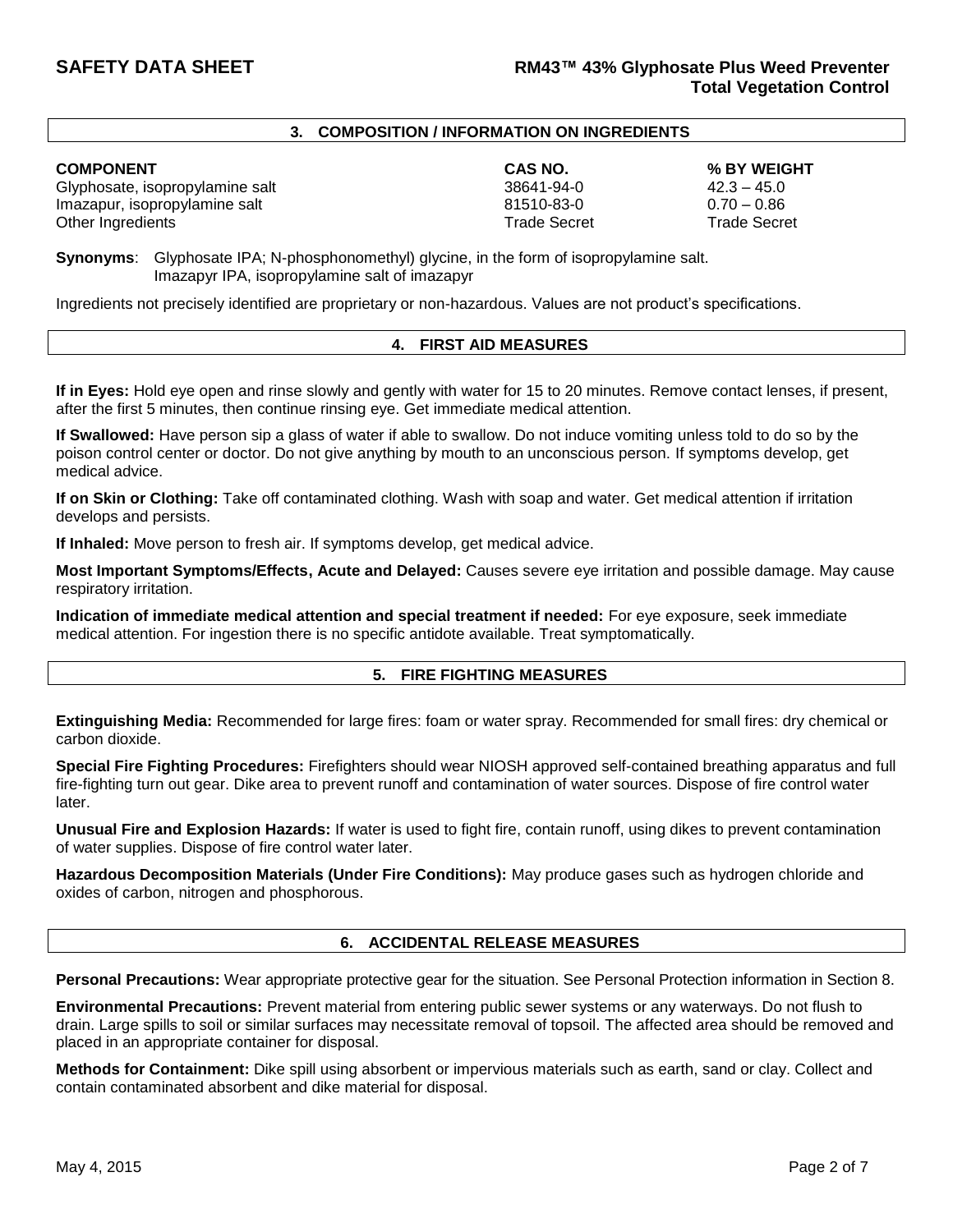**Methods for Cleanup and Disposal:** Pump any free liquid into an appropriate closed container. Collect washings for disposal. Decontaminate tools and equipment following cleanup. See Section 13: DISPOSAL CONSIDERATIONS for more information.

**Other Information:** Large spills may be reportable to the National Response Center (800-424-8802) and to state and/or local agencies.

# **7. HANDLING AND STORAGE**

# **HANDLING:**

Causes irreversible eye damage. Harmful is swallowed. Do not get in eyes or on clothing. Users should wash hands before eating, drinking, chewing gum, using tobacco or using the toilet. Remove clothing immediately if pesticide gets inside. Then wash thoroughly and put on clean clothing. Remove Personal Protective Equipment (PPE) immediately after handling this product. Wash outside of gloves before removing. As soon as possible, wash thoroughly and change into clean clothing.

# **STORAGE:**

Store product in original container in a safe place and protect from freezing. Do not contaminate water, food, or feed by storage or disposal.

# **8. EXPOSURE CONTROLS / PERSONAL PROTECTION**

### **Engineering Controls:**

Where engineering controls are indicated by specific use conditions or a potential for excessive exposure, use local exhaust ventilation at the point of generation.

### **Personal Protective Equipment:**

**Eye/Face Protection:** To avoid contact with eyes, wear chemical goggles. An emergency eyewash or water supply should be readily accessible to the work area.

**Skin Protection:** To avoid contact with skin, wear long pants, long-sleeved shirt, shoes plus socks and chemical-resistant gloves. Washing facilities should be readily accessible to the work area.

**Respiratory Protection:** Not normally required. If vapors or mists exceed acceptable levels, wear NIOSH approved airpurifying respirator with cartridges/canisters approved for use against pesticides.

**General Hygiene Considerations:** Personal hygiene is an important work practice exposure control measure and the following general measures should be taken when working with or handling this material: 1) do not store, use and/or consume foods, beverages, tobacco products, or cosmetics in areas where this material is stored; 2) wash hands and face carefully before eating, drinking, using tobacco, applying cosmetics or using the toilet.

### **Exposure Guidelines:**

|                   | <b>OSHA</b> |             | <b>ACGIH</b> |             |      |
|-------------------|-------------|-------------|--------------|-------------|------|
| Component         | TWA         | <b>STEL</b> | <b>TWA</b>   | <b>STEL</b> | Unit |
| Glyphosate        | ΝE          | NE          | NE           | NE          |      |
| Imazapyr          | NE          | NE          | <b>NE</b>    | <b>NE</b>   |      |
| Other Ingredients | ΝE          | ΝE          | NE           | NE          |      |

NE = Not Established

# **9. PHYSICAL AND CHEMICAL PROPERTIES**

**Appearance:** Clear yellow liquid **Odor:** Slight odor **Odor threshold:** No data available **pH:** 4.22 **Melting point/freezing point:** No data available **Initial boiling point and boiling range:** 200º F **Flash point:**  $>200^{\circ}$  F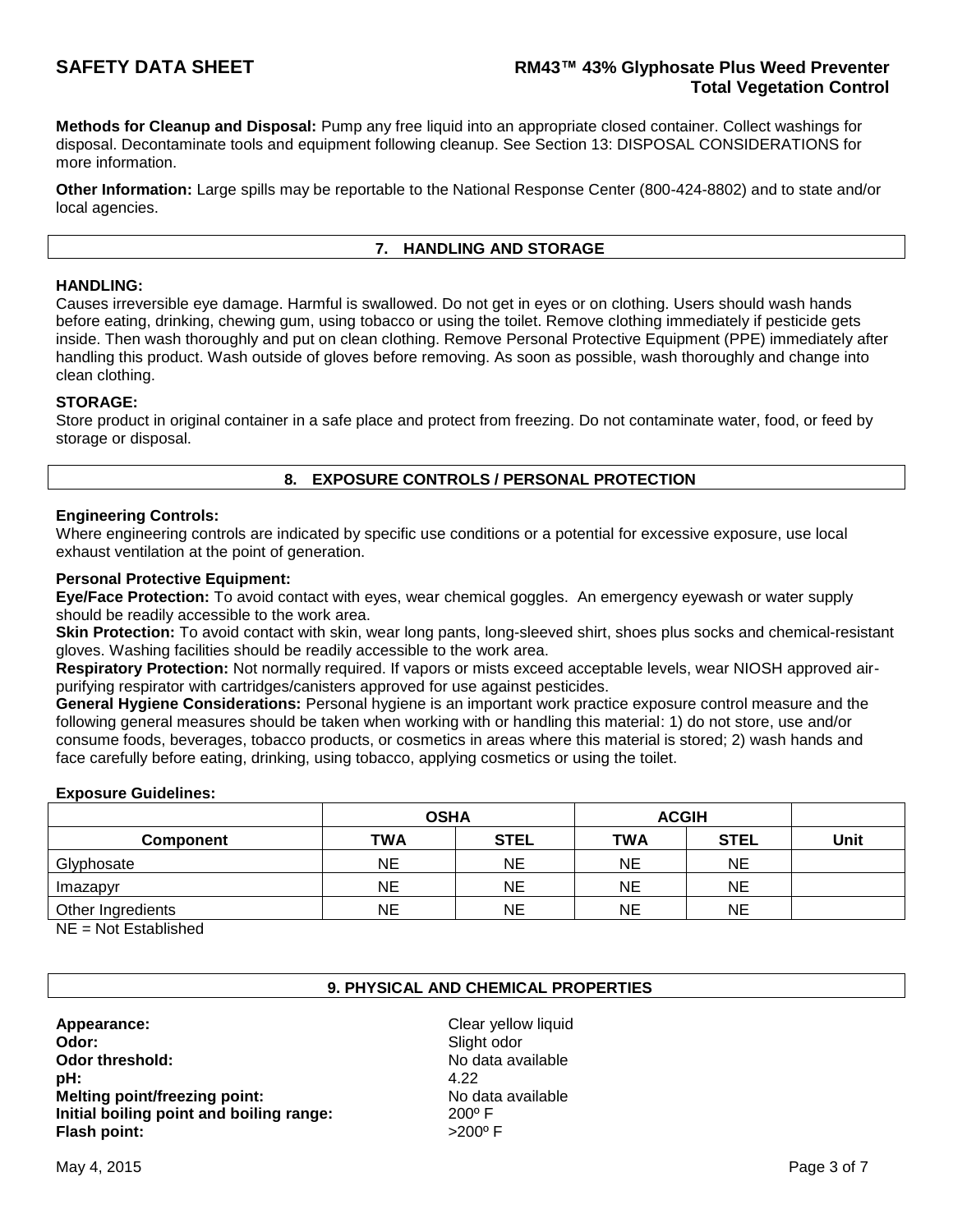| <b>Evaporation rate:</b>                      | Not app   |
|-----------------------------------------------|-----------|
| Flammability (solid, gas):                    | Not app   |
| Upper/lower flammability or explosive limits: | Not app   |
| <b>Vapor Pressure:</b>                        | Not app   |
| <b>Vapor Density:</b>                         | No data   |
| <b>Relative density:</b>                      | 1.171 $g$ |
| Solubility(ies):                              | Soluble   |
| Partition coefficient: n-octanol/water:       | No data   |
| <b>Autoignition temperature:</b>              | No appl   |
| <b>Decomposition temperature:</b>             | No data   |
| Viscosity:                                    | 14.7 ce   |
| <b>VOC Emission Potential (%):</b>            | Not ava   |
|                                               |           |

**Not applicable Not applicable Not applicable Not applicable No data available Relative density:** 1.171 g/ml @ 20º C **Partition coefficient: n-octanol/water:** No data available **No applicable Decomposition temperature:** No data available **Viscosity:** 14.7 centipoise at 40º C **Not available.** 

**Note:** Physical data are typical values, but may vary from sample to sample. A typical value should not be construed as a guaranteed analysis or as a specification.

# **10. STABILITY AND REACTIVITY**

### **Reactivity: Not reactive.**

**Chemical Stability:** This material is stable under normal handling and storage conditions.

**Possibility of Hazardous Reactions:** Will not occur.

**Conditions to Avoid:** Excessive heat. Do not store near heat or flame.

**Incompatible Materials:** Strong oxidizing agents: bases and acids.

**Hazardous Decomposition Products:** Under fire conditions may produce gases such as hydrogen chloride and oxides of carbon, nitrogen and phosphorous.

# **11. TOXICOLOGICAL INFORMAITON**

# **Likely Routes of Exposure:** Eye contact. Skin contact.

**Eye:** Causes severe eye irritation and possible irreversible eye damage.

**Skin:** Slightly toxic and non-irritating based on toxicity studies.

**Inhalation:** Low inhalation toxicity. Inhalation of mists may cause coughing and sneezing.

**Ingestion:** Sightly toxic if ingested based on toxicity studies. No significant adverse health effects are expected to develop if only small amounts (less than a mouthful) are swallowed.

# **Toxicological Data:**

Data from laboratory studies on this product are summarized below: **Oral:** Rat LD<sub>50</sub>: >5,000 mg/kg **Dermal:** Rat LD<sub>50</sub>: >5,000 mg/kg **Inhalation:** Rat 4-hr LC<sub>50</sub>: >2.06 mg/l (no mortality at highest attainable dose) **Eye Irritation:** Rabbit: Moderately irritating under test conditions with corneal involvement persisting for 21 days.

**Skin Irritation: Rabbit: Slightly irritating** 

**Skin Sensitization:** Not a contact sensitizer in guinea pigs following repeated skin exposure.

**Subchronic (Target Organ) Effects:** Repeated overexposure to glyphosate may decrease body weight gains and effects to liver. For imazapyr, no adverse effects at approximately 1,700 mg/kg/day (highest dosage tested).

**Carcinogenicity / Chronic Health Effects:** Prolonged overexposure to glyphosate may cause effects to the liver. EPA has given glyphosate a Group E classification (evidence of non-carcinogenicity in humans). In 2015 IARC classified glyphosate as a probable human carcinogen Group 2A based on limited human evidence and some evidence in animals. Imazapyr did not cause cancer in laboratory animals. EPA has classified imazapyr as a Group # (evidence of noncarcinogenicity for humans) carcinogen.

**Reproductive Toxicity:** In laboratory animals studies with glyphosate, effects on reproduction have been seen only at doses that produced significant toxicity to the parent animals.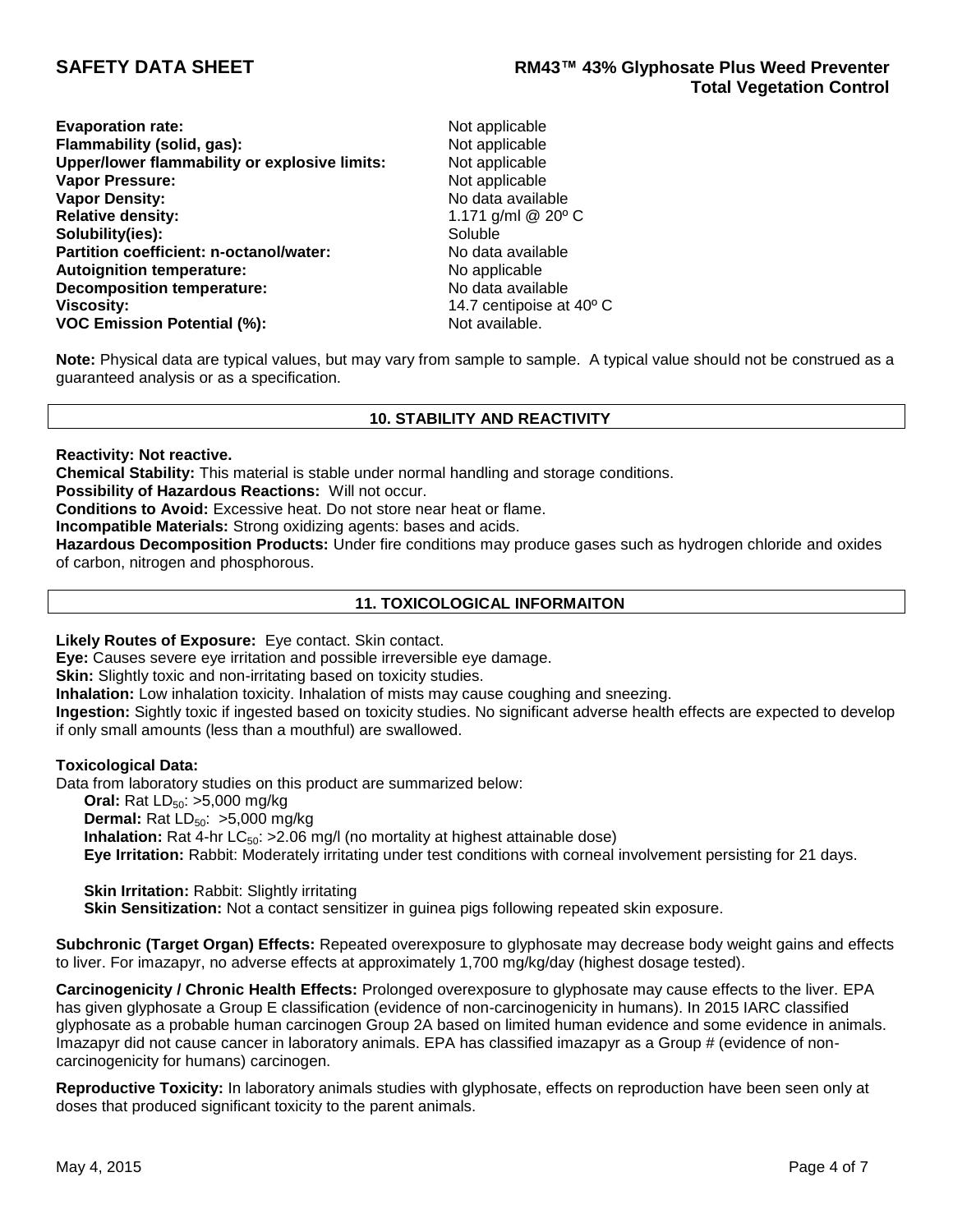# **SAFETY DATA SHEET RM43™ 43% Glyphosate Plus Weed Preventer Total Vegetation Control**

**Developmental Toxicity:** In animal studies, glyphosate did not cause birth defects in animals; other effects were seen in the fetus only at doses which caused toxic effects to the mother. The results of animal studies with amazapyr gave no indication of a fertility impairing effect.

**Genotoxicity:** Glyphosate has produced no genetic changes in a variety of standard tests using animals and animal or bacterial cells. For imazapyr, no mutagenic effect was found in various tests with microorganisms and mammals.

### **Assessment Carcinogenicity:**

|                     | <b>Regulatory Agency Listing As Carcinogen</b> |             |            |             |
|---------------------|------------------------------------------------|-------------|------------|-------------|
| <b>Component</b>    | <b>ACGIH</b>                                   | <b>IARC</b> | <b>NTP</b> | <b>OSHA</b> |
| Glyphosate IPA Salt | No                                             | 2Α          | No         | No          |
| Imazapyr            | No                                             | No          | No         | No          |
| Other Ingredients   | No                                             | No          | No         | No          |

# **12. ECOLOGICAL INFORMATION**

| Data on Glyphosate Acid:                 |                       |                                                      |                |
|------------------------------------------|-----------------------|------------------------------------------------------|----------------|
| Bluegill 96-hour $LC_{50}$ :             | $120 \text{ rad}$     | Bobwhite Quail 8-day Dietary Oral LD <sub>50</sub> : | >4,500 ppm     |
| Rainbow Trout 96-hour LC <sub>50</sub> : | 786 mg/l              | Mallard Duck 8-day Dietary LC <sub>50</sub> :        | $>4,500$ ppm   |
| Daphnia 48-hour $EC_{50}$ :              | 780 mg/l              |                                                      |                |
| Diatoms 96-hour $EC_{50}$ :              | $1.3 \text{ mg/l}$    |                                                      |                |
| Duckweed 14-day $EC_{50}$ :              | $25.5 \text{ mg/l}$   |                                                      |                |
| Algae 72-hour $EC_{50}$ :                | $450$ mg/l            |                                                      |                |
| Data on Imazapyr::                       |                       |                                                      |                |
| Bluegill 96-hour LC <sub>50</sub> :      | $>100$ mg/l           | Bobwhite Quail 8-day Dietary $LC_{50}$ :             | $>5,000$ ppm   |
| Rainbow Trout 96-hour $LC_{50}$ :        | $>100$ mg/l           | Bobwhite Quail Oral LD <sub>50</sub> :               | $>2,150$ mg/kg |
| Daphnia 48-hour $EC_{50}$ :              | $>100 \; \text{mg/l}$ | Mallard Duck 8-day Dietary $LC_{50}$ :               | >5,000 ppm     |
| Diatoms 96-hour EC <sub>50</sub> :       | $1.3 \text{ mg/l}$    | Mallard Duck Oral LD <sub>50</sub> :                 | $>2,150$ mg/kg |
| Green Algae 7-day $EC_{50}$ :            | $71 \text{ mg/l}$     |                                                      |                |
| Honey Bee $LD_{50}$ :                    | $>100$ mg/bee         |                                                      |                |

# **Environmental Fate:**

**Excotoxicity:**

In the environment, glyphosate adsorbs strong to soil and is expected to be immobile in soil. Glyphosate is readily degraded by soil microbes to AMPA (aminomethyl phosphonic acid) that is further degraded to carbon dioxide. Glyphosate and AMPA are unlikely to enter ground water due to their strong adsorptive characteristics. Terrestriallyapplied glyphosate has the potential to move into surface waters through soil erosion because it may be adsorbed to soil particles suspended in the runoff. Aquatic applications registered for certain formulations may also result in glyphosate entering surface waters. Complete degradation is slow, but dissipation in water is rapid because glyphosate is bound in sediments and has low biological availability to aquatic organisms. These characteristics suggest a low potential for bioconcentration in aquatic organisms and this has been verified by laboratory investigations of glyphosate bioconcentration in numerous marine and freshwater organisms with and without soil. The maximum whole body bioconcentration factors for fish were observed to be less than 1X. Bioconcentration factors for sediment dwelling mollusks and crayfish tended to be slightly higher, but were always less than 10X. In addition, any residues accumulated in organisms were rapidly eliminated.

Imazapyr is degraded by microbial metabolism and can be relatively persistent in soils. It has an average half-life in soils that ranges from 2 weeks to 5 months. Half-lives tend to be shorter in forest litter and soils. Imazapyr is water-soluble and variably binds to organic materials in the soils. Although the potential to leach is high, leaching is limited under typical field condition. In water, imazapyr can be rapidly degraded by photolysis with a half-life averaging 2 days. Due to its rapid photodegradation by sunlight, water contamination by imazapyr is generally not of concern.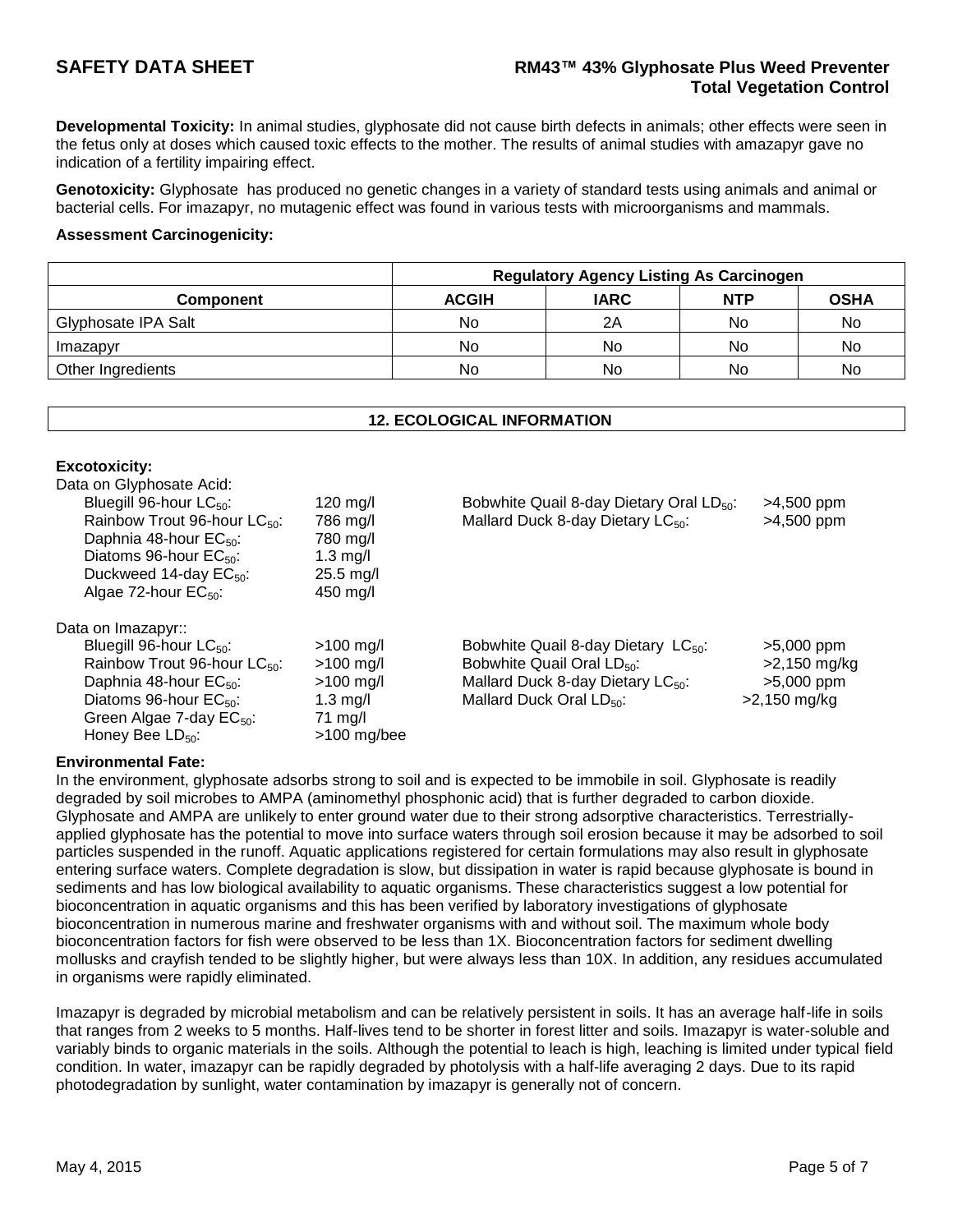# **13. DISPOSAL CONSIDERATIONS**

### **Waste Disposal Method:**

Wastes resulting from use of this product that cannot be used or chemically reprocessed should be disposed of in a landfill approved for pesticide disposal or in accordance with applicable Federal, state or local procedures. Emptied container retains vapors and product residue. Observe all labeled safeguards until container is cleaned, reconditioned or destroyed. Pesticide wastes may be acutely hazardous. Improper disposal of excess pesticide, spray mixture, or rinsate is a violation of Federal law. If these wastes cannot be disposed of by use according to label instructions, contact your State Pesticide or Environmental Control Agency, or the Hazardous Waste representative at the nearest EPA Regional Office for guidance.

# **Container Handling and Disposal:**

**Nonrefillable Containers 5 Gallons or Less:** Nonrefillable container. Do not reuse or refill this container. Triple rinse container (or equivalent) promptly after emptying. **Triple rinse as follows:** Empty the remaining contents into application equipment or a mix tank and drain for 10 seconds after the flow begins to drip. Fill the container ¼ full with water and recap. Shake for 10 seconds. Pour rinsate into application equipment or a mix tank or store rinsate for later use or disposal. Drain for 10 seconds after the flow begins to drip. Repeat this procedure two more times. Then offer for recycling or reconditioning, or puncture and dispose of in a sanitary landfill, or by other procedures approved by State and local authorities. Plastic containers are also disposable by incineration, or, if allowed by State and local authorities, by burning. If burned, stay out of smoke.

**Nonrefillable Containers Larger Than 5 Gallons:** Nonrefillable container. Do not reuse or refill this container. Offer for recycling if available. Triple rinse or pressure rinse container (equivalent) promptly after emptying. **Triple rinse as follows:** Empty the remaining contents into application equipment or a mix tank. Fill the container ¼ full with water. Replace and tighten closures. Tip container on its side and roll it back and forth, ensuring at least one complete revolution, for 30 seconds. Stand the container on its end and tip it back and forth several times. Turn the container over onto its other end and tip it back and forth several times. Empty the rinsate into application equipment or a mix tank or store rinsate for later use or disposal. Repeat this procedure two more times. **Pressure rinse as follows:** Empty the remaining contents into application equipment or a mix tank and continue to drain for 10 seconds after the flow begins to drip. Hold container upside down over application equipment or mix tank or collect rinsate for later use or disposal. Insert pressure rinsing nozzle in the side of the container, and rinse at about 40 psi for at least 30 seconds. Drain for 10 seconds after the flow begins to drip.

**Refillable containers larger than 5 gallons:** Refillable container. Refill this container with pesticide only. Do not reuse this container for any other purpose. Cleaning the container before final disposal is the responsibility of the person disposing of the container. Cleaning before refilling is the responsibility of the refiller. To clean the container before final disposal, empty the remaining contents from this container into application equipment or a mix tank. Fill the container about 10% full of water and, if possible, spray all sides while adding water. Agitate vigorously or recirculate water with the pump for two minutes. Pour or pump rinsate into application equipment or rinsate collection system. Repeat this rinsing procedure two more times.

# **14. TRANSPORTATION INFORMATION**

Follow the precautions indicated in Section 7: HANDLING AND STORAGE OF THIS SDS.

**DOT:**

Non Regulated

**IMDG:**

Non Regulated

**IATA:**

Non Regulated

# **15. REGULATORY INFORMATION**

# **EPA FIFRA INFORMATION**

May 4, 2015 Page 6 of 7 This chemical is a pesticide product registered by the United States Environmental Protection Agency and is subject to certain labeling requirements under federal pesticide law. These requirements differ from the classification criteria and